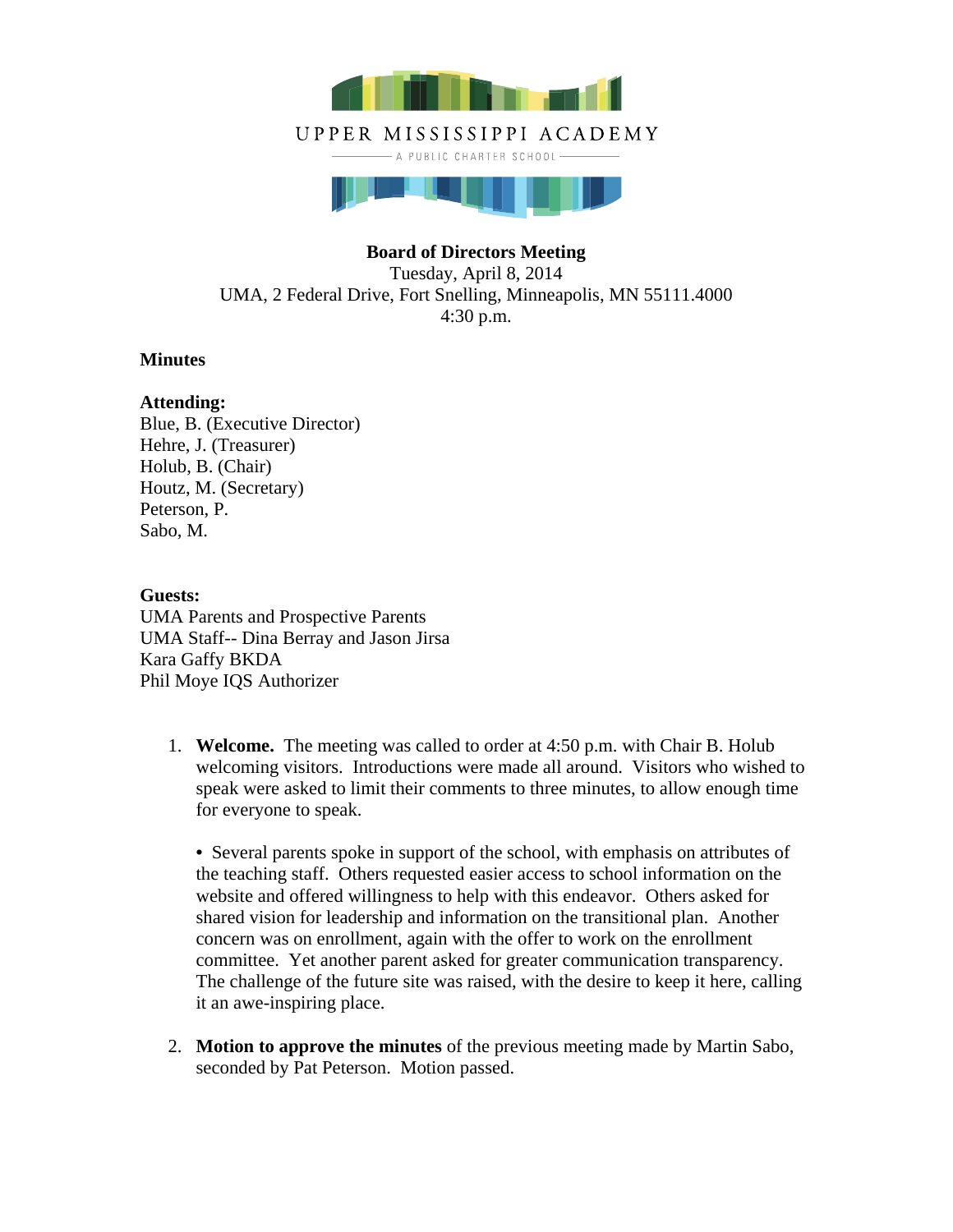3. **Additional Directors.** John Hehre reported that one person has shown interest in the position and conversations with other charter school groups have taken place.

Dina Berray and Jason Jirsa have been selected by their peers to join the Board of Directors. John Hehre moved to accept their membership, seconded by Martin Sabo. Motion approved. Chair Holub welcomed them to the Board.

Brad Blue reminded the Board of compulsory board training for new members.

#### **4. Committees**

There will be three faculty members and one Board member to be named to the Finance Committee. The staff who volunteered are: Chris Mortensen, Leanna Stone, Maria Larson, and Brian Wachutcha.

#### **5. Treasurer's Report**

John Hehre presented the financial report and he moved to accept the report, seconded by Jason Jirsa. Motion passed.

John Hehre presented the revised budget for FY 2014, moved to accept it, seconded by Dina Berray and motion passed.

**6. Search Committee.** Two teachers, Dina Berray and Mark Dallmann have been named to the committee and two parents will be asked to serve, as well. Roles and responsibilities of this position will be determined. Faculty will be involved in the selection process. The job listing, matrix and scores from last year, as well as the infrastructure are in place.

# **7. Enrollment**

• Dina Berray has send a survey to parents of returning sixth graders and received the following responses: 71 said they would return, two said no, and seven were maybe. Phone calls will be made to those who did not respond.

The survey for upcoming sixth grade is as follows: Out of 99 surveys sent, 44 responded. The results are: 34 yes, eight no, and 22 maybe.

The survey results for new seventh graders are as follows: 18 were sent, with 11 responding. Five said yes and six said maybe.

The Enrollment Committee will include Dina Berray, Mark Dallmann, Chris Mortenson, Ned Zimmerman-Bence, and Marcia Houtz.

# **8. Communication**

Denise Goldman, parent, has proposed a plan to produce a newsletter to include information from parents, Board meetings, and other general school information such as fundraising and deadlines. Ms. Goldman suggested weekly updates to the website, as well.